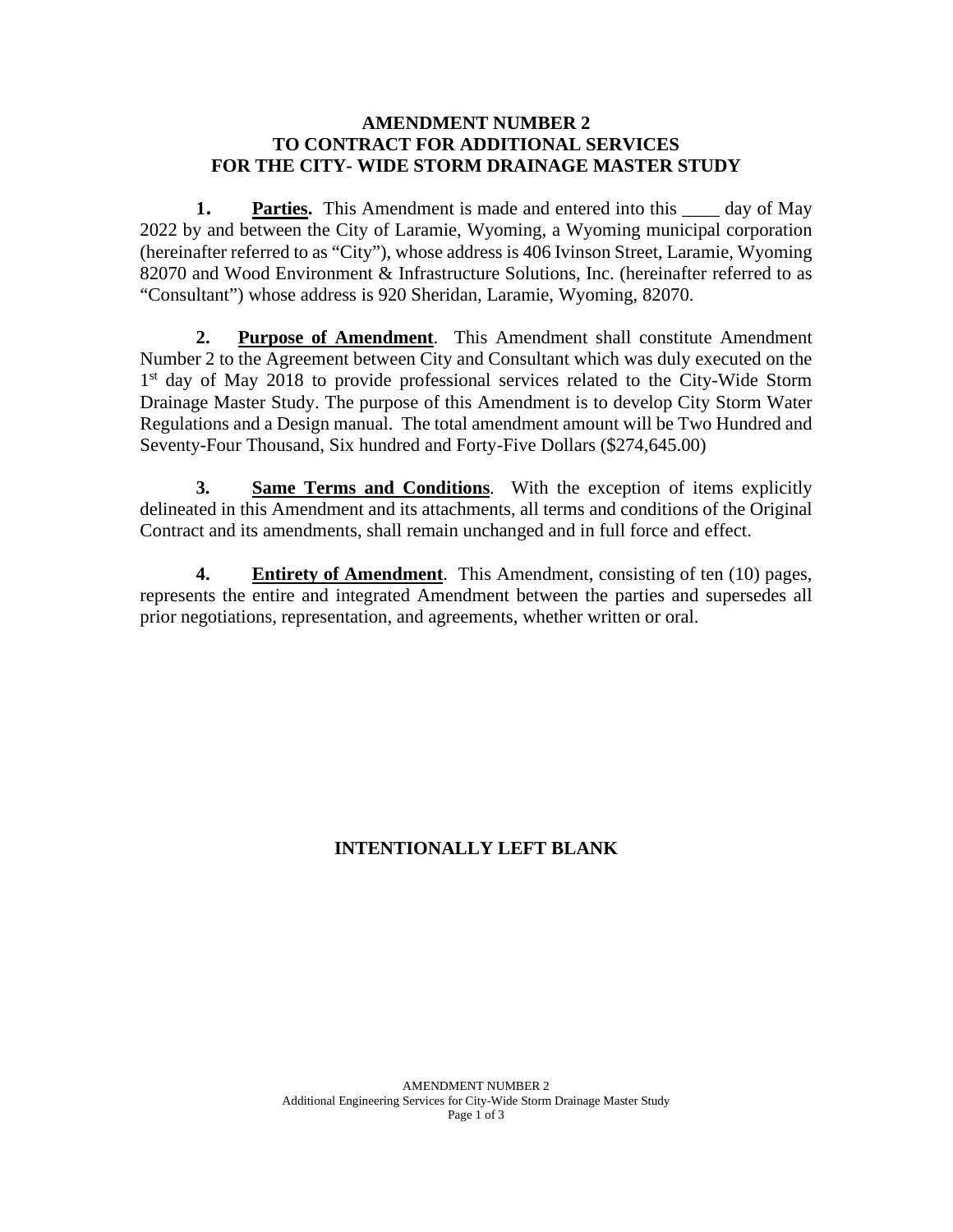**IN WITNESS WHEREOF,** the City of Laramie has caused this amendment to be signed and executed in its behalf by the City Mayor, and duly attested by the Consultant who has signed and executed this Agreement, the day and year first written above.

## **CITY OF LARAMIE, WYOMING:**

By: \_\_\_\_\_\_\_\_\_\_\_\_\_\_\_\_\_\_\_\_\_\_\_\_\_\_\_\_\_\_ Paul Weaver Mayor and President of the City Council

 $\mathbf{By:}$ Nancy Bartholomew City Clerk, CMC

## **CONSULTANT:**

**Wood Environment & Infrastructure Solutions, Inc.**

\_\_\_\_\_\_\_\_\_\_\_\_\_\_\_\_\_\_\_\_\_\_\_\_  $\mathbf{B} \mathbf{y}$ :

Witness: \_\_\_\_\_\_\_\_\_\_\_\_\_\_\_\_\_\_\_\_\_\_\_\_